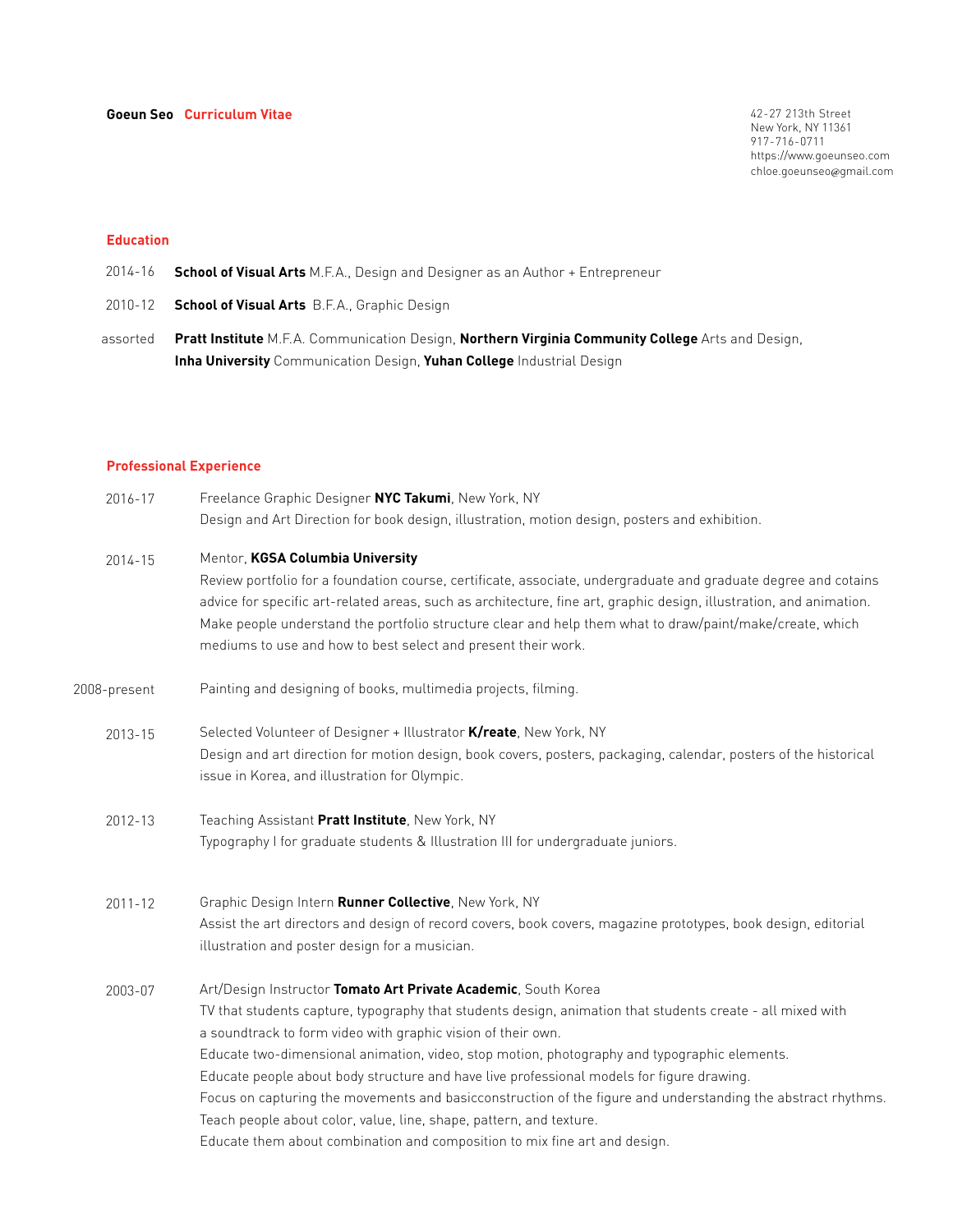## **Certification**

2016-present Visual Artist **Artists Welfare Foundation Korean & Ministry of Culture, Sports and Tourism**, South Korea

#### **Awards, Fellowships**

- 2016 **Semifinal Recipient in Illustration** Adobe Design Achievement Awards
- 2013-15 **Artist and Art Director** K/reate
	- 2015 **Semifinal Recipient in Print Communication** Adobe Design Achievement Awards
	- 2015 **Semifinal Recipient in Illustration** Adobe Design Achievement Awards
	- 2014 **Bronz Medal** Korean Art Competition
	- 2014 **Semifinal Recipient in Print Communication** Adobe Design Achievement Awards
	- 2014 **Semifinal Recipient in Illustration** Adobe Design Achievement Awards
	- 2013 **President** Design & Artist Group "Six Appeal"
	- 2013 **Artist** Joy-Route

## **Selected Collection**

2014 Asian Students and Young Artists Art Festival (ASYAAF)

### **Selected Exhibitions**

- 2018 group show **Cardinal Planes** Korean Cultural Center New York
- 2017 group show **Airplane, become an Art** Illwoo Space Gallery, South Korea
- 2016 solo show **DREAM** Cloud Gallery, New York, NY
- 2016 group show **Brokedown Palace** Chelsea Gallery, New York, NY
- 2015 group show **Calendar** Gabi Gallery, New York NY
- 2014 solo show **HOPE** Korean Art Gallery, South Korea
- 2014 group show **Young Artists Art Festival** ASYAAF Gallery, South Korea
- 2014 group show **You've Got a Message** A-lam Art Museum, South Korea
- 2014 group show **Forever Our Sisters** Soho Gallery, New York, NY
- 2014 group show **No Subject** Joy-Route Gallery, New York, NY
- 2013 group show **Surpassing Edges** Space Womb Contemporary Art Gallery, New York, NY
- 2007 group show **Better** Performance Art on the Street, South Korea
- 2006 group show **Inside or Outside** Environment Design Exhibition, South Korea